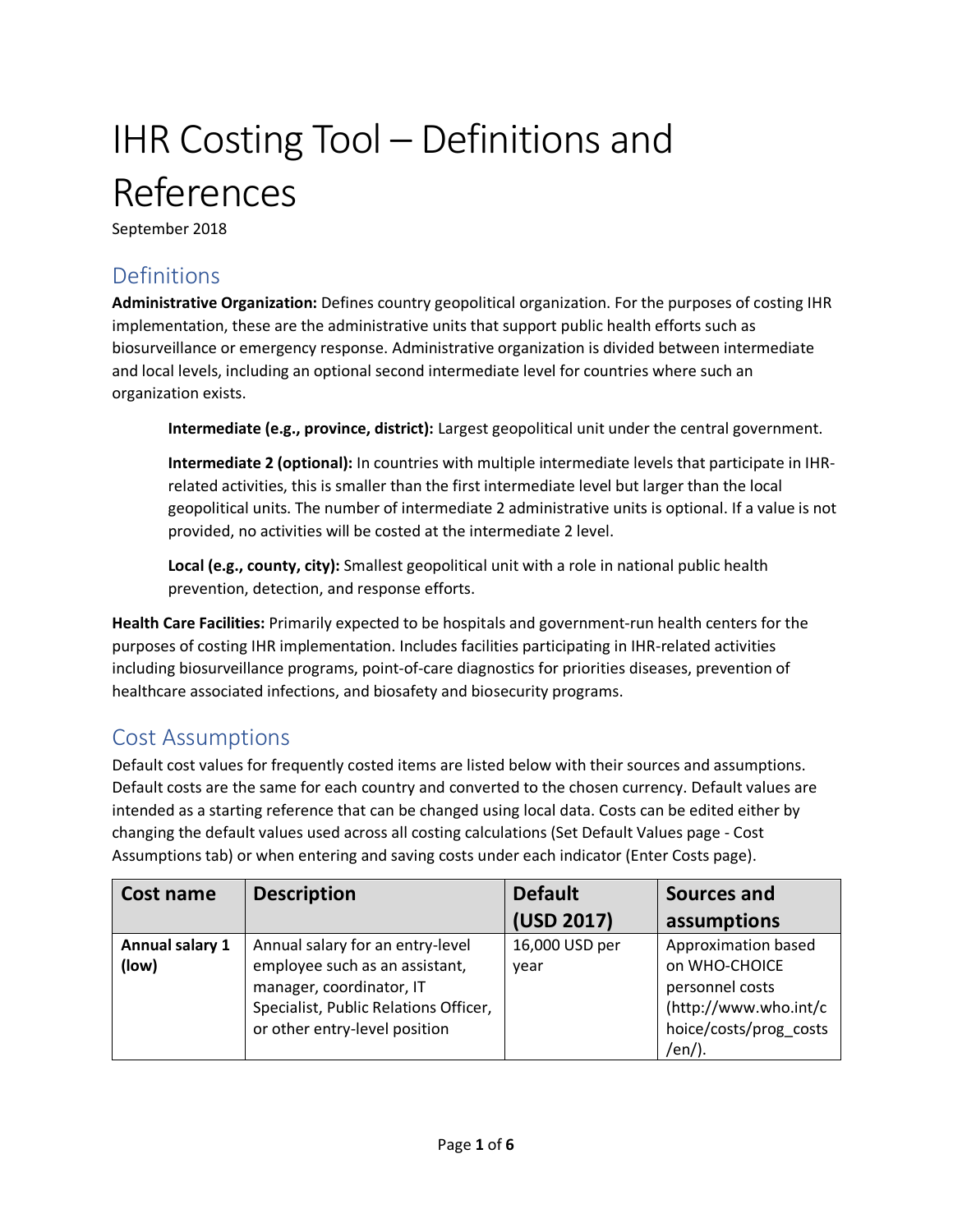| <b>Cost name</b>                                   | <b>Description</b>                                                                                                                                                                       | <b>Default</b>         | Sources and                                                                                                                                                                                                                                                                                |
|----------------------------------------------------|------------------------------------------------------------------------------------------------------------------------------------------------------------------------------------------|------------------------|--------------------------------------------------------------------------------------------------------------------------------------------------------------------------------------------------------------------------------------------------------------------------------------------|
|                                                    |                                                                                                                                                                                          | (USD 2017)             | assumptions                                                                                                                                                                                                                                                                                |
| <b>Annual salary 2</b><br>(mid)                    | Annual salary for a mid-level<br>employee such as a Public Health<br>Specialist, lawyer, or other mid-<br>level position                                                                 | 26,000 USD per<br>year | Approximation based<br>on WHO-CHOICE<br>personnel costs<br>(http://www.who.int/c<br>hoice/costs/prog_costs<br>/en/).                                                                                                                                                                       |
| <b>Annual salary 3</b><br>(high)                   | Annual salary for a high-level<br>employee such as a Public Health<br>Director or other high-level<br>position                                                                           | 40,000 USD per<br>year | Approximation based<br>on WHO-CHOICE<br>personnel costs<br>(http://www.who.int/c<br>hoice/costs/prog_costs<br>/en/).                                                                                                                                                                       |
| <b>Consultant fees</b><br>(daily)                  | Daily fees and per diem for a<br>typical consultant to provide<br>expert advice and support (e.g.,<br>review legislation, draft plans,<br>facilitate exercises)                          | 1,000 USD per day      | Fees per day (750 USD)<br>plus daily per diem<br>(298 USD), rounded to<br>nearest hundred.<br>Default fees per day is<br>UN Level D maximum<br>daily rate established<br>October 2013 (Source:<br>ST/AI/2013/4). Default<br>per diem is official<br>WHO/UN per diem for<br>Nairobi, Kenya. |
| <b>Consultant</b><br>travel                        | Per trip travel expenses for a<br>typical consultant                                                                                                                                     | 1,200 USD per trip     | Cost of typical<br>roundtrip airfare from<br>US or Europe to<br>national capital (1,200<br>USD). Based on average<br>round-trip airfares<br>from Washington, DC<br>USA to multiple African<br>and Asian air hubs with<br>30-day advance<br>purchase.                                       |
| Trainer /<br>supervisor per<br>diem, with<br>meals | Per diem for trainer / supervisor<br>that includes meals to provide<br>training and oversight (e.g.,<br>conduct training sessions, audit<br>surveillance systems, evaluate<br>reporting) | 105 USD per day        | Default domestic per<br>diem (105 USD) is<br><b>WHO-CHOICE National-</b><br>Level Per Diem in USD<br>2017<br>(http://www.who.int/c<br>hoice/costs/prog_costs<br>/en/index10.html).                                                                                                         |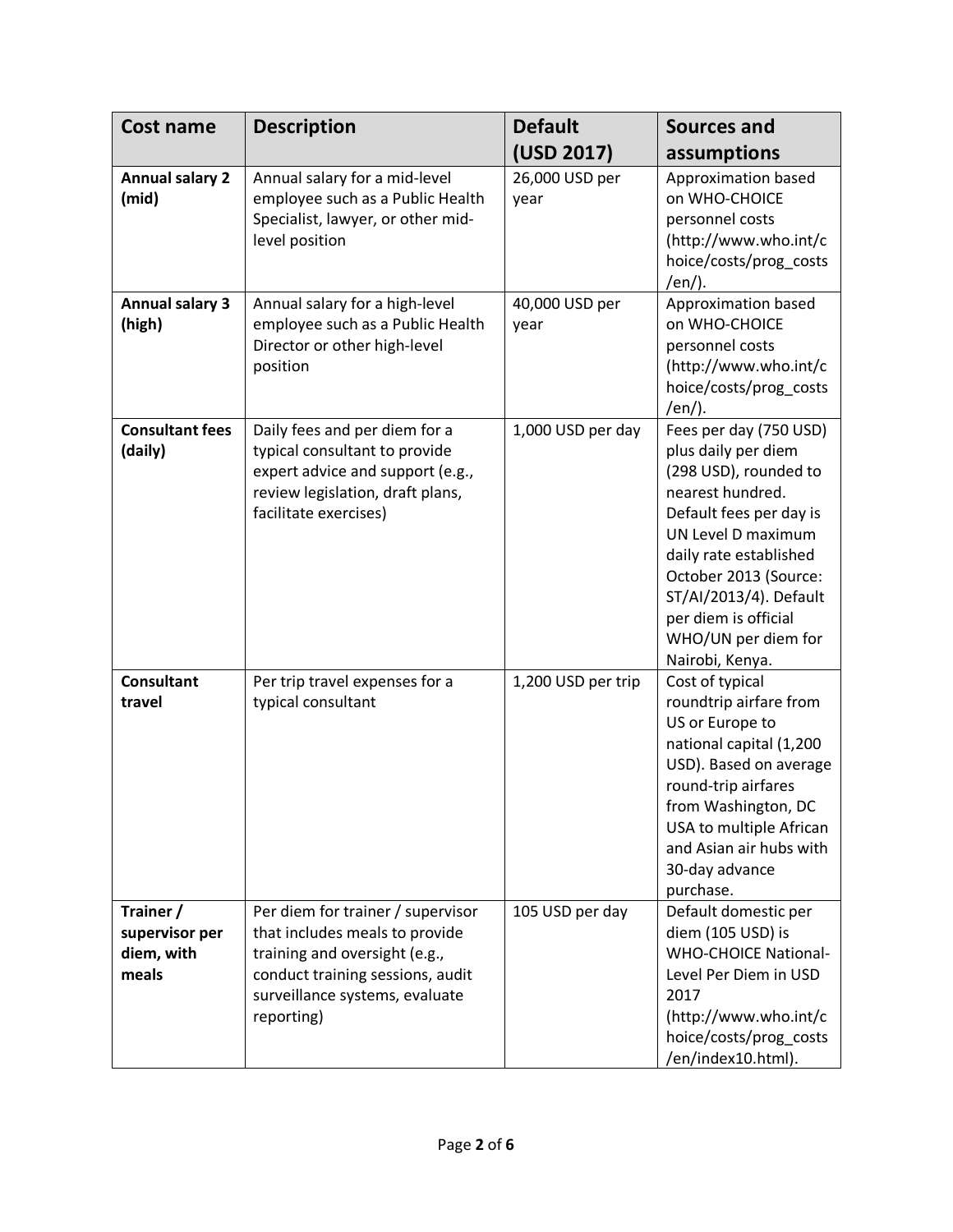| <b>Cost name</b>                                 | <b>Description</b>                                           | <b>Default</b>                | Sources and                                                                                                                                                                                                                                                                                                                                                                               |
|--------------------------------------------------|--------------------------------------------------------------|-------------------------------|-------------------------------------------------------------------------------------------------------------------------------------------------------------------------------------------------------------------------------------------------------------------------------------------------------------------------------------------------------------------------------------------|
|                                                  |                                                              | (USD 2017)                    | assumptions                                                                                                                                                                                                                                                                                                                                                                               |
| <b>Cellular phone</b><br>(per person)            | Cost of a mobile phone (per<br>person)                       | 300 USD per phone             | Divided approximate<br>handset cost (200 USD)<br>over 5 years and added<br>to approximate annual<br>cellular data plan cost<br>(240 USD), rounded to<br>nearest fifty. Handset<br>cost based on typical<br>range of handset costs<br>(examples:<br>https://www.safaricom<br>.co.ke;<br>https://www.statista.c<br>om/statistics/283334/g<br>lobal-average-selling-<br>price-smartphones/). |
| <b>Cellular and</b><br>data plan (per<br>person) | Cellular and data plan for mobile<br>phone (cost per person) | 250 USD per phone<br>per year | Informed by regional<br>costs per smartphone<br>user from ICT<br>(http://www.itu.int/en<br>/ITU-<br>D/Statistics/Documents<br>/publications/misr2016<br>/MISR2016-w4.pdf).<br>Also compated to 4<br>sequential Safaricom<br>90-day plan costs (240<br>USD), rounded to<br>nearest fifty<br>(https://www.safarico<br>m.co.ke).                                                             |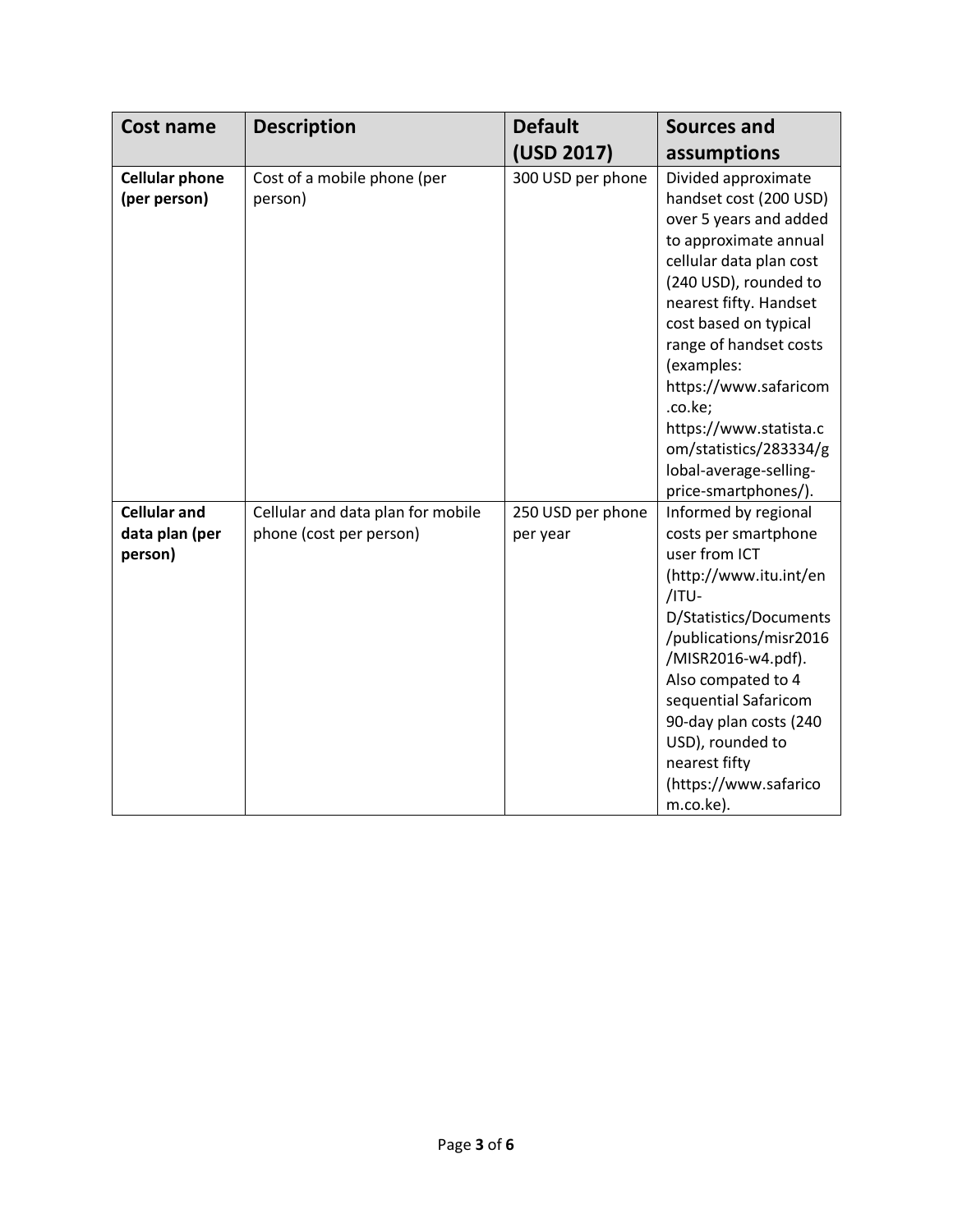| Cost name                                                  | <b>Description</b>                                                                                                                    | <b>Default</b>                          | Sources and                                                                                                                                                                                                                                                                                                                                                                                                                                                  |
|------------------------------------------------------------|---------------------------------------------------------------------------------------------------------------------------------------|-----------------------------------------|--------------------------------------------------------------------------------------------------------------------------------------------------------------------------------------------------------------------------------------------------------------------------------------------------------------------------------------------------------------------------------------------------------------------------------------------------------------|
|                                                            |                                                                                                                                       | (USD 2017)                              | assumptions                                                                                                                                                                                                                                                                                                                                                                                                                                                  |
| Computer<br>system with<br>office software<br>(per person) | Computer system with standard<br>office productivity software (cost<br>per person)                                                    | 750 USD per<br>system                   | Approximate desktop<br>computer cost (544<br>USD) plus approximate<br>office software cost<br>(200 USD), rounded to<br>nearest fifty. Desktop<br>computer cost is<br>approximate average<br>worldwide<br>(https://www.statista.c<br>om/statistics/203759/a<br>verage-selling-price-of-<br>desktop-pcs-<br>worldwide/). Software<br>cost is 2017<br>institutional monthly<br>per-user licenses for<br><b>Microsoft Windows</b><br>and Office 365<br>Business. |
| <b>Office</b><br>broadband data<br>plan                    | Annual cost for office-wide<br>broadband computer internet<br>access (per office)                                                     | 600 USD per year                        | Approximated annual<br>broadband cost<br>(http://www.itu.int/en<br>/ITU-<br>D/Statistics/Documents<br>/publications/misr2016<br>/MISR2016-w4.pdf).                                                                                                                                                                                                                                                                                                           |
| Office cost per<br>square meter<br>(to lease)              | Cost of leasing office space per<br>square meter (tool calculations<br>assume WHO-CHOICE estimate of<br>8 square meters per employee) | 135 USD per<br>square meter per<br>year | Assumes space is<br>rented. Annual rent<br>cost estimated based<br>on rent of large<br>commercial building in<br>Kilimani, Kenya (about<br>132 USD per square<br>meter per month,<br>rounded to nearest<br>five). Source:<br>http://www.buyrentke<br>nya.com/                                                                                                                                                                                                |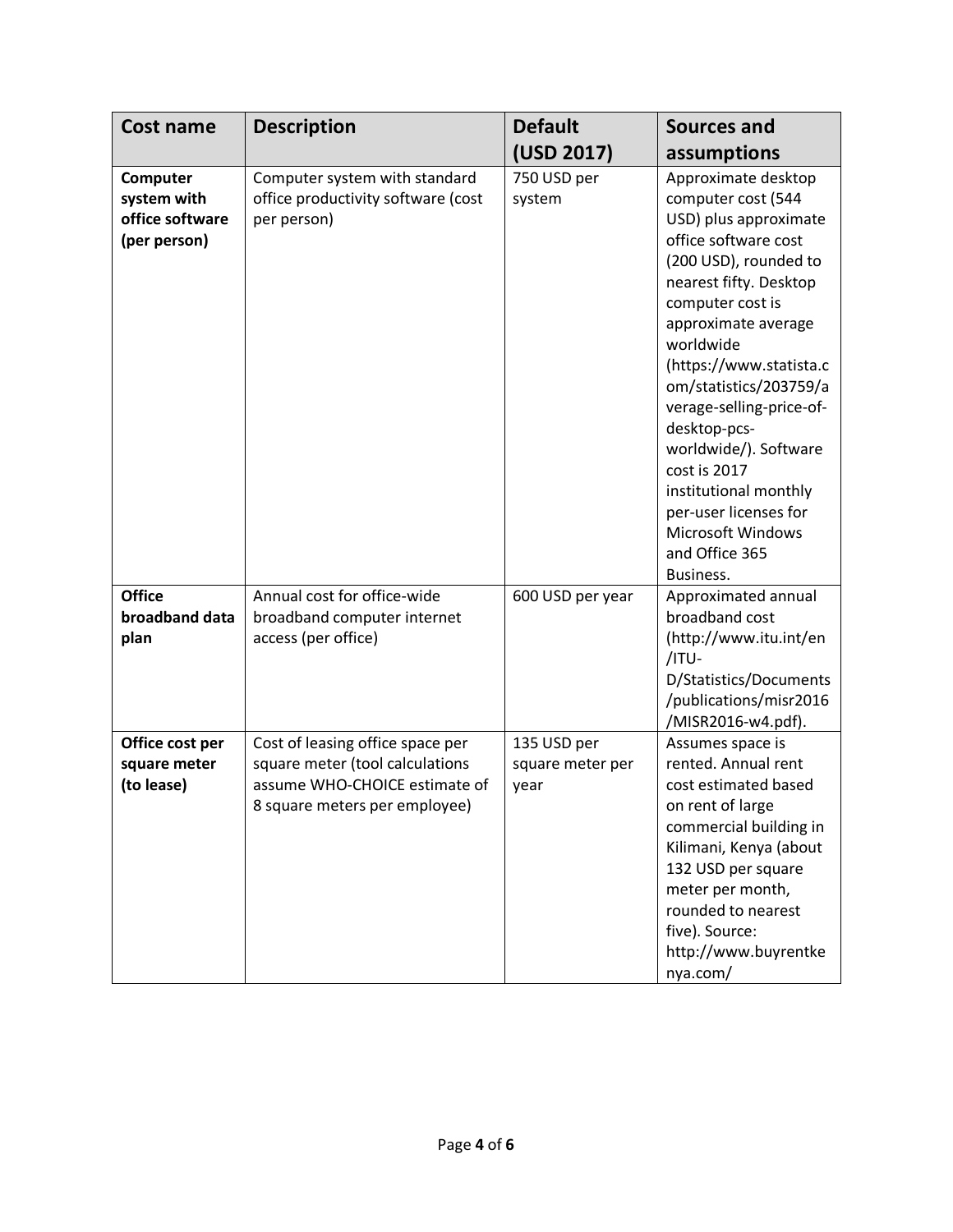| <b>Cost name</b>                            | <b>Description</b>                                                                                                                       | <b>Default</b>                | Sources and                                                                                                                                                                                                                                               |
|---------------------------------------------|------------------------------------------------------------------------------------------------------------------------------------------|-------------------------------|-----------------------------------------------------------------------------------------------------------------------------------------------------------------------------------------------------------------------------------------------------------|
|                                             |                                                                                                                                          | (USD 2017)                    | assumptions                                                                                                                                                                                                                                               |
| Office cost per<br>square meter<br>(to buy) | Cost of purchasing office space per<br>square meter (tool calculations<br>assume WHO-CHOICE estimate of<br>8 square meters per employee) | 1,580 USD per<br>square meter | Assumes building is<br>purchased. Purchase<br>cost estimated based<br>on cost of large<br>commercial building in<br>Kilimani, Kenya (about<br>1578.69 USD per<br>square meter, rounded<br>to nearest five).<br>Source:<br>http://www.buyrentke<br>nya.com |
| Small print job                             | Cost per small print job (10 - 200<br>pages)                                                                                             | 10 USD per copy               | 0.05 USD per page for<br>200 pages. Based on<br>industry low-end<br>estimate for black and<br>white printing.                                                                                                                                             |
| Large print job                             | Cost per large print job (> 200<br>pages)                                                                                                | 25 USD per copy               | 0.05 USD per page for<br>500 pages. Based on<br>industry low-end<br>estimate for black and<br>white printing.                                                                                                                                             |
| <b>Meeting - Small</b>                      | Cost to hold a small, full-day<br>meeting, including those that are<br>training sessions or workshops,<br>assuming 15 attendees          | 500 USD per day               | Assumes about 30 to<br>35 USD per person,<br>which includes<br>approximate cost of<br>stationery,<br>refreshments, other<br>incidentals, and venue;<br>does not include per<br>diems.                                                                     |
| Meeting -<br><b>Medium</b>                  | Cost to hold a medium, full-day<br>meeting, including those that are<br>training sessions or workshops,<br>assuming 30 attendees         | 1,000 USD per day             | Assumes about 30 to<br>35 USD per person,<br>which includes<br>approximate cost of<br>stationery,<br>refreshments, other<br>incidentals, and venue;<br>does not include per<br>diems.                                                                     |